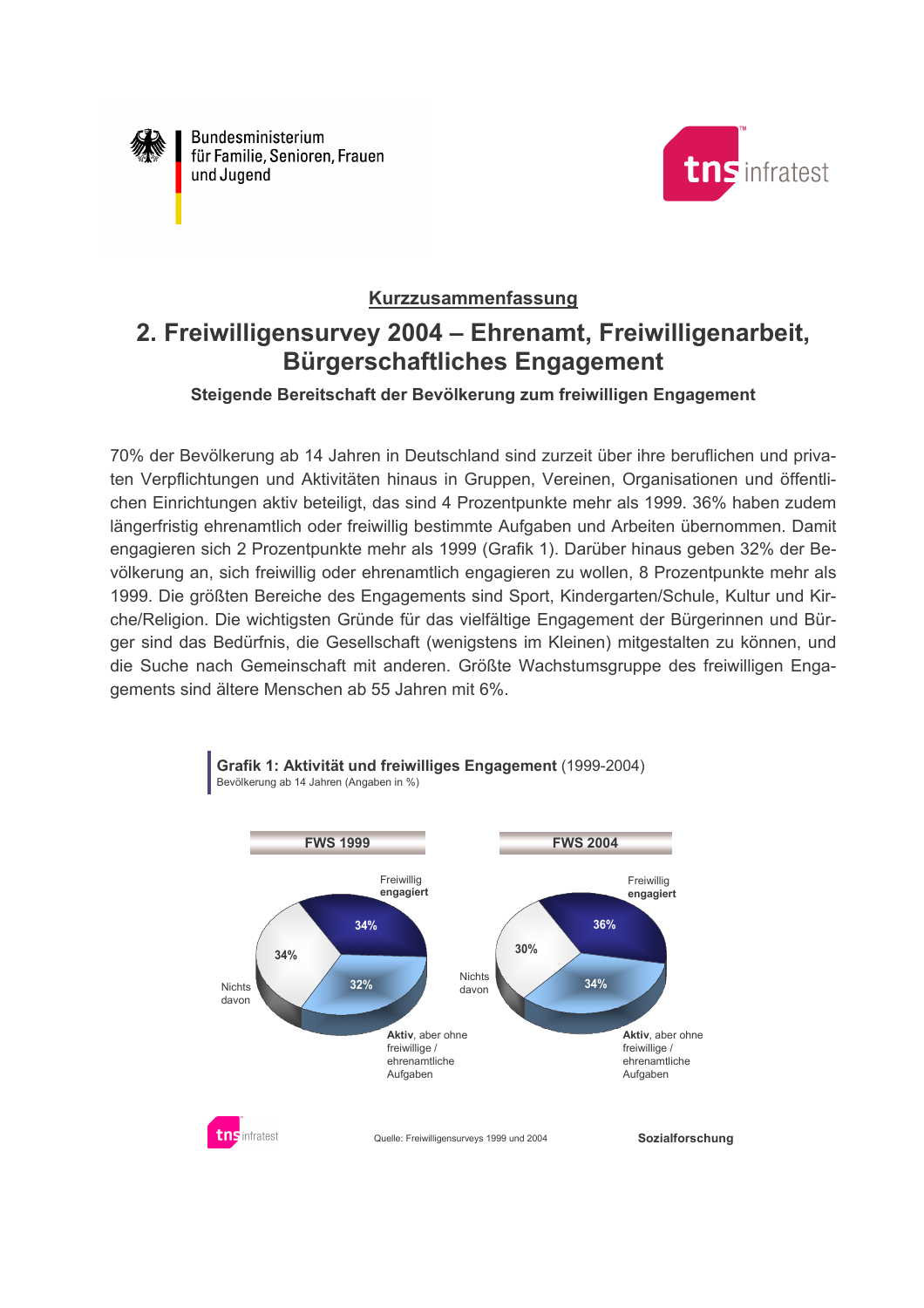Im Auftrag des Bundesministeriums für Familie, Senioren, Frauen und Jugend (BMFSFJ) führte das Meinungsforschungsinstitut TNS Infratest Sozialforschung 2004 zum zweiten Mal seit 1999 den Freiwilligensurvey durch, in beiden Fällen eine repräsentative telefonische Umfrage bei etwa 15.000 zufällig ausgewählten Bürgerinnen und Bürgern ab 14 Jahren. Erfasst werden sollte, wie sich die öffentliche Beteiligung und das freiwillige Engagement in Deutschland seit 1999 entwickelt haben. Damit hat die Bundesregierung eine solide umfragegestützte Berichterstattung zum wichtigsten Thema der modernen Bürgergesellschaft aufgelegt: zum bürgerschaftlichen Engagement in Deutschland.

Diese wissenschaftliche Berichterstattung zeigt, dass sich die Einstellung der Bevölkerung zum öffentlichen und gemeinnützigen Engagement in den letzten 5 Jahren weiter verbessert hat und dass sich das in ihrem praktischen Verhalten zeigt (Graphik 2). Es handelt sich somit um eine stabile und sich entwickelnde gesellschaftliche Größe der Bürgergesellschaft. Deutschland bewegt sich mit diesen Werten im oberen Mittelfeld der vergleichbaren entwickelten Länder der Welt und Europas.



Die Engagierten nehmen 2004 in deutlichem Maße steuerliche Entlastungen im Zusammenhang mit ihren freiwilligen Tätigkeiten wahr. Auch fehlende Unfall- und Haftpflichtversicherung für Engagierte sind 2004 weniger ein Problem als noch 1999. Das ist als Hinweis darauf zu werten, dass die Förderpolitik des Bundes und der Länder ihren Anteil an der günstigen Entwicklung des freiwilligen Engagements in den letzten 5 Jahren hat. Öffentliche Aufklärung über das freiwillige Engagement sowie Werbekampagnen haben zu einem besseren Bild des Engagements in der Bevölkerung beigetragen und damit auch zu der 2004 deutlich höheren Bereitschaft, sich freiwillig zu engagieren.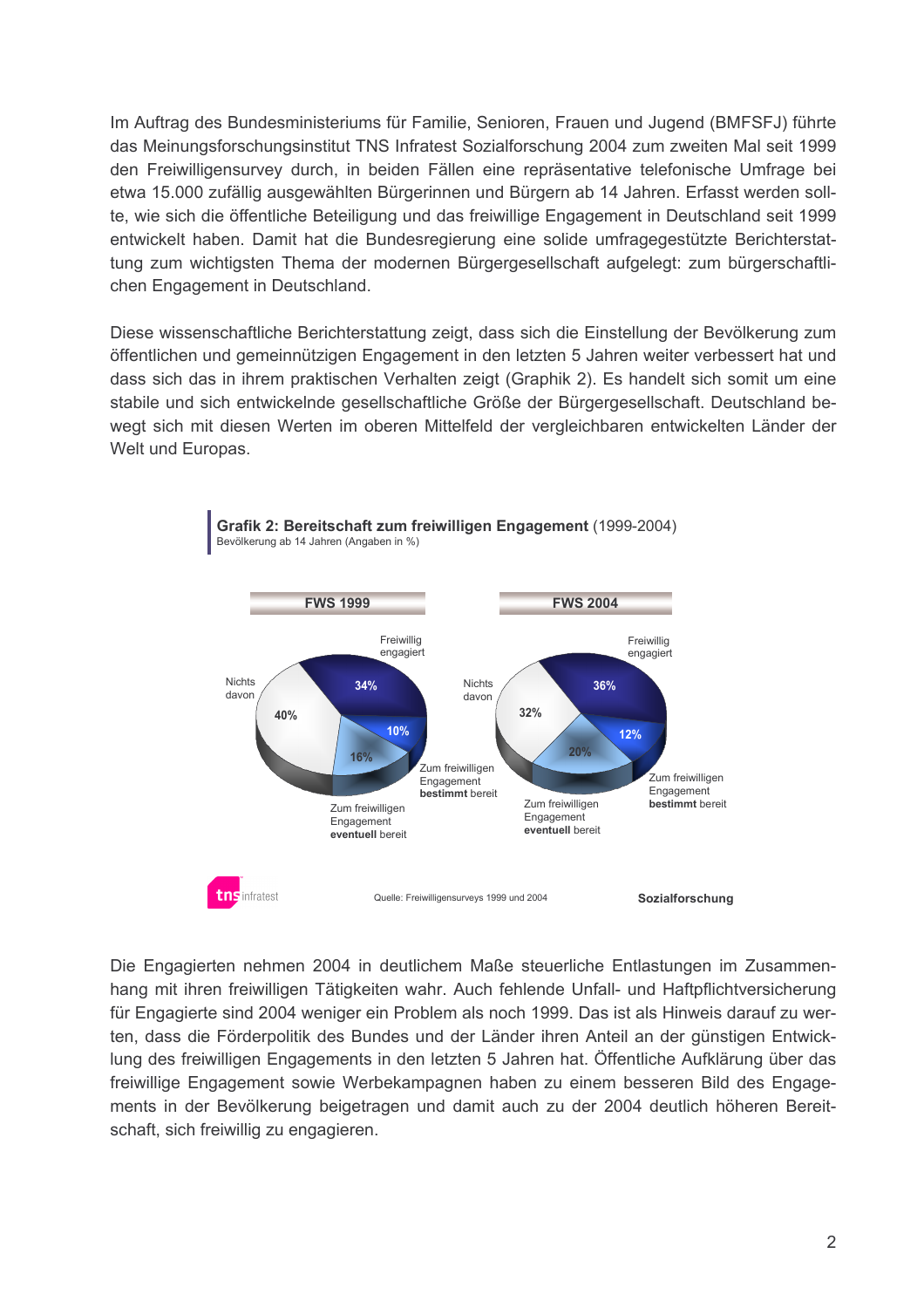Daneben gibt es in der Bevölkerung eine zunehmende Neigung, soziale Angelegenheiten in die eigenen Hände zu nehmen. Die Anspruchshaltung an den Staat, alles und jedes zu regeln und zu gewährleisten, ist zurückgegangen. Wenn z. B. Kommunen nicht genügend Geld haben, Kindergärten und Schulen in Stand zu halten, packen Eltern zunehmend auch selbst mit an. Auch bei erwerbslos gemeldeten Menschen ist eine deutliche Zunahme der öffentlichen Aktivität und des freiwilligen Engagements zu verzeichnen. Den größten Verbesserungsbedarf sehen die freiwillig Engagierten auch 2004 bei der Information und Beratung der Bürgerinnen und Bürger über Möglichkeiten zum freiwilligen Engagement. Sie fordern außerdem eine verstärkte Aufmerksamkeit der Medien für die Freiwilligen und ihr Engagement.

In Familien mit Vorschulkindern und Schulkindern ist das Engagement auch 2004 deutlich höher als in anderen Haushaltstypen. Kinder und Jugendliche sind eine wichtige Brücke zum Engagement, insbesondere für die Frauen, die auch heute in den Haushalten die Hauptverantwortung für Kinderbetreuung und Hausarbeit tragen. Obwohl ihr Zeitbudget dadurch deutlich stärker als bei Männern eingeschränkt ist, engagieren sie sich in hohem Maße freiwillig, und das weit über Kindergarten und Schule hinaus (z. B. auch in Bereichen wie Sport oder Kultur).

Ältere Menschen ab 56 Jahren werden immer stärker öffentlich aktiv und engagieren sich vermehrt freiwillig, besonders die Altersgruppe der 56- bis 65-Jährigen (+6 Prozentpunkte), aber auch die 66- bis 75-Jährigen (+5 Prozentpunkte) (Grafik 3). Sie sind in immer stärkeren Maße körperlich und geistig fit, verfügen über freie Zeit, in der sie sich zunehmend gesellschaftlich einbringen wollen. Die Chance, dass sich die Generationen auch im Rahmen öffentlicher Aktivität und des freiwilligen Engagements begegnen, ist damit gestiegen.



Grafik 3: Engagementquoten nach Alter (1999 und 2004) Bevölkerung ab 14 Jahren (Angaben in %)